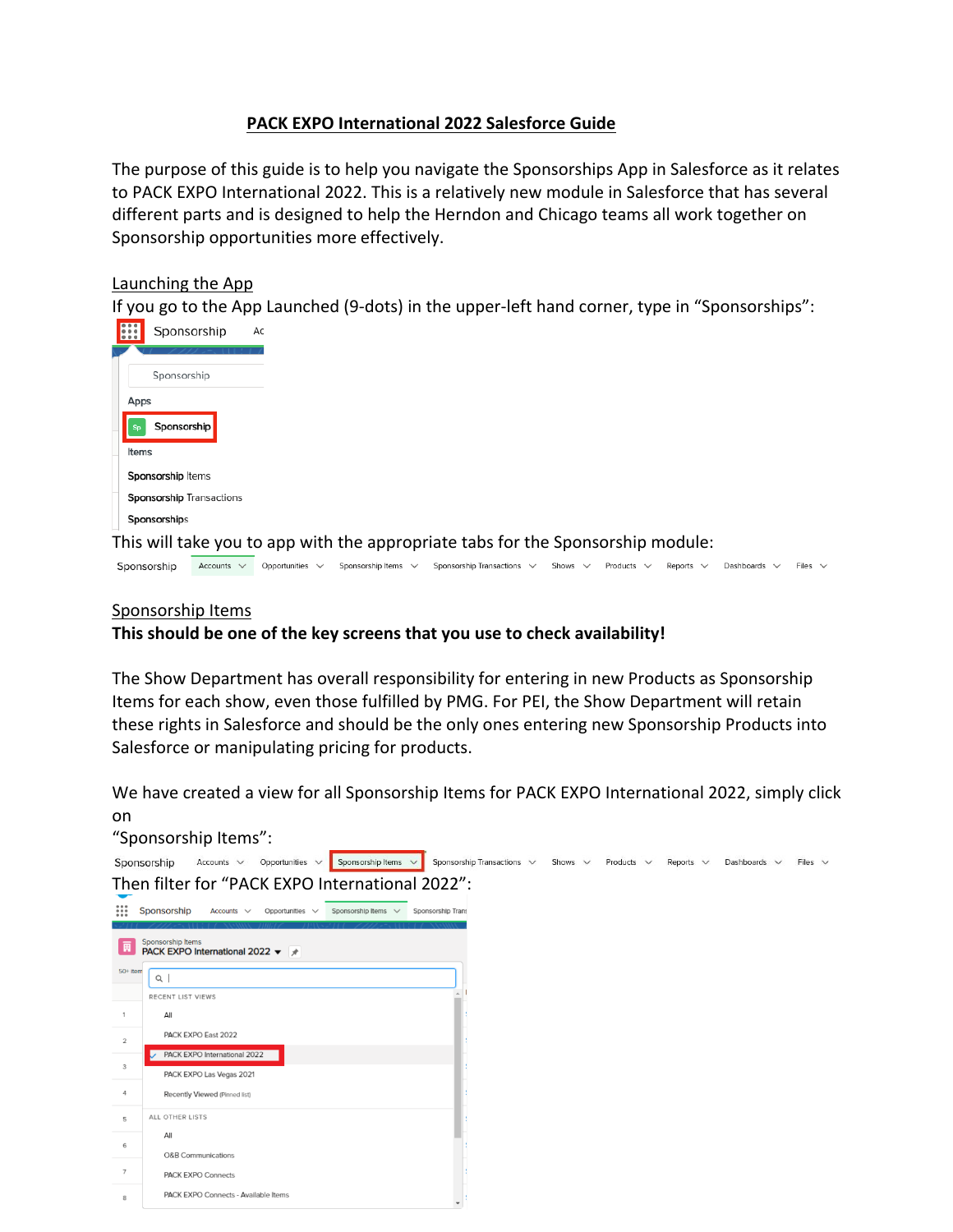In this view you should be able to see all Products & Sponsorship Items that are available for PACK EXPO International:

|                | Sponsorship Items<br>PACK EXPO International 2022 ▼ ★ |                                                                                                       |        |                                           |                                                                         |                     |                         |                          | New                                                            | <b>Change Owner</b>                    |
|----------------|-------------------------------------------------------|-------------------------------------------------------------------------------------------------------|--------|-------------------------------------------|-------------------------------------------------------------------------|---------------------|-------------------------|--------------------------|----------------------------------------------------------------|----------------------------------------|
|                |                                                       | 50+ items . Sorted by Product Item . Filtered by All sponsorship items - Show . Updated 4 minutes ago |        |                                           |                                                                         | Q. Search this list |                         |                          | $\overline{11}$<br>傘。                                          | $\mathbb{C}^{\mathsf{d}}$<br><b>CT</b> |
|                | Product Item 1<br>$\checkmark$                        | Show                                                                                                  |        | $\vee$ FRoR $\vee$ Product $\vee$ Product | $\vee$ Detail $\vee$ Date $\vee$ Notes $\vee$                           | Cost                |                         |                          | $\vee$ Items $\vee$ Indic $\vee$ Items Sold $\vee$ Desc $\vee$ |                                        |
|                | PI-0000000479                                         | <b>PACK EXPO International 2022</b>                                                                   | $\Box$ | D.                                        | Show Guide - Front Cover Violator / Corner Peel (C)                     | \$7,500.00          | $\circ$                 | Θ                        | 0.00                                                           | $\boldsymbol{\mathrm{v}}$              |
| $\overline{a}$ | PI-0000000480                                         | <b>PACK EXPO International 2022</b>                                                                   | $\Box$ | D.                                        | Show Guide - Inside Front Cover (C)                                     | \$11,500.00         |                         | $\overline{\mathscr{L}}$ | 0.00                                                           | $\mathbf{v}$                           |
| $\mathbf{3}$   | PI-0000000481                                         | <b>PACK EXPO International 2022</b>                                                                   | $\Box$ | D.                                        | Show Guide - Inside Back Cover (C)                                      | \$10,200.00         |                         | $\overline{\phantom{a}}$ | 0.00                                                           | $\mathbf{v}$                           |
| 4              | PI-0000000482                                         | <b>PACK EXPO International 2022</b>                                                                   | $\Box$ | B                                         | Show Guide - Back Cover (C)                                             | \$16,500.00         |                         | $\overline{\phantom{a}}$ | 0.00                                                           | $\overline{\mathbf{v}}$                |
| 5              | PI-0000000483                                         | <b>PACK EXPO International 2022</b>                                                                   | $\Box$ | D                                         | Show Guide - Single Page Ad - Interior page (C)                         | \$4,900.00          | 5                       | $\overline{\mathcal{L}}$ | 0.00                                                           | $\overline{\mathbf{v}}$                |
| 6              | PI-0000000484                                         | <b>PACK EXPO International 2022</b>                                                                   | $\Box$ | D                                         | Show Guide - Two-Page Spread                                            |                     |                         | $\overline{\phantom{a}}$ | 8.500.00                                                       | $\mathbf{v}$                           |
| $\overline{7}$ | PI-0000000485                                         | PACK EXPO International 2022                                                                          | $\Box$ | D.                                        | Show Guide - Divider Banner 1/3 page - Alphabetical Exhibitor Listing   | \$3,500.00          |                         | $\blacktriangleright$    | 0.00                                                           | $\boldsymbol{\mathrm{v}}$              |
| 8              | PI-0000000486                                         | <b>PACK EXPO International 2022</b>                                                                   | $\Box$ | D.                                        | Show Guide - Tab Divider Full Page - Education Sessions (C)             | \$6,200.00          |                         | $\overline{\phantom{a}}$ | 0.00                                                           | $\overline{\phantom{a}}$               |
| 9              | PI-0000000487                                         | PACK EXPO International 2022                                                                          | $\Box$ | D                                         | Show Guide - Tab Divider Full Page - Floor Plans                        | \$6,200.00          |                         | $\overline{\mathscr{L}}$ | 0.00                                                           | $\overline{\phantom{a}}$               |
| 10             | PI-0000000488                                         | <b>PACK EXPO International 2022</b>                                                                   | $\Box$ | D                                         | Show Guide - Divider Banner 1/3 page - Floor Plans                      | \$3,500.00          | 1                       | $\overline{\phantom{a}}$ | 0.00                                                           | $\mathbf{v}$                           |
| 11             | PI-0000000489                                         | <b>PACK EXPO International 2022</b>                                                                   | $\Box$ | D                                         | Show Guide - Tab Divider Full Page - Alphabetical Exhibitor Listing (C) | \$6,200.00          |                         | $\overline{\phantom{a}}$ | 0.00                                                           | $\overline{\mathbf{v}}$                |
| 12             | PI-0000000490                                         | <b>PACK EXPO International 2022</b>                                                                   | $\Box$ | D.                                        | Printed Show Guide - Floor Plan Logos (South Hall) (C)                  | \$1,500.00          | $\overline{\mathbf{3}}$ | $\prec$                  | 0.00                                                           | $\mathbf{v}$                           |
| 13             | PI-0000000491                                         | PACK EXPO International 2022                                                                          | $\Box$ | D                                         | Printed Show Guide - Floor Plan Logos (North Upper) (C)                 | \$1,500.00          | $\mathcal{R}$           | $\checkmark$             | 0.00                                                           | $\mathbf{v}$                           |
| 14             | PI-0000000492                                         | <b>PACK EXPO International 2022</b>                                                                   | $\Box$ | D                                         | Printed Show Guide - Floor Plan Logos (Lakeside Upper) (C)              | \$1,500.00          | $-1$                    | $\overline{\phantom{a}}$ | 0.00                                                           | $\overline{\mathbf{v}}$                |
|                |                                                       |                                                                                                       |        | <b>COL</b>                                |                                                                         |                     |                         |                          |                                                                |                                        |

Each of the Sponsorship products in Salesforce links to the Product Hub at Opportunities.PACKEXPOinternational.com for more details and pictures.

| Available $\vee$ Sold |      | $\vee$ Hold | $\vee$ | Pending $\downarrow \vee$ Items Left $\vee$ Indicator $\vee$ |   |   |
|-----------------------|------|-------------|--------|--------------------------------------------------------------|---|---|
| 4.00                  | 0.00 | 0.00        |        | 2.00                                                         |   | √ |
| 1.00                  | 0.00 | 0.00        |        | 1.00                                                         | 0 |   |
| 1.00                  | 0.00 | 0.00        |        | 1.00                                                         | 0 |   |

The are several key columns for you to pay attention to:

- Available per Show = the total quantity of each product available for the show
- Sold = the quantity of items for that particular product out of the total available that have been sold already
- Hold = the quantity of items that are reserved for a particular exhibitor, but not purchased yet
- Pending = the quantity of items that are reserved for a particular exhibitor andpending formal agreement
- Items Left = the quantity of items for the particular product that are still available to offer to an exhibitor
- Indicator = **A quick and easy way to be able to tell if that product is available tooffer for sale to an exhibitor, or not**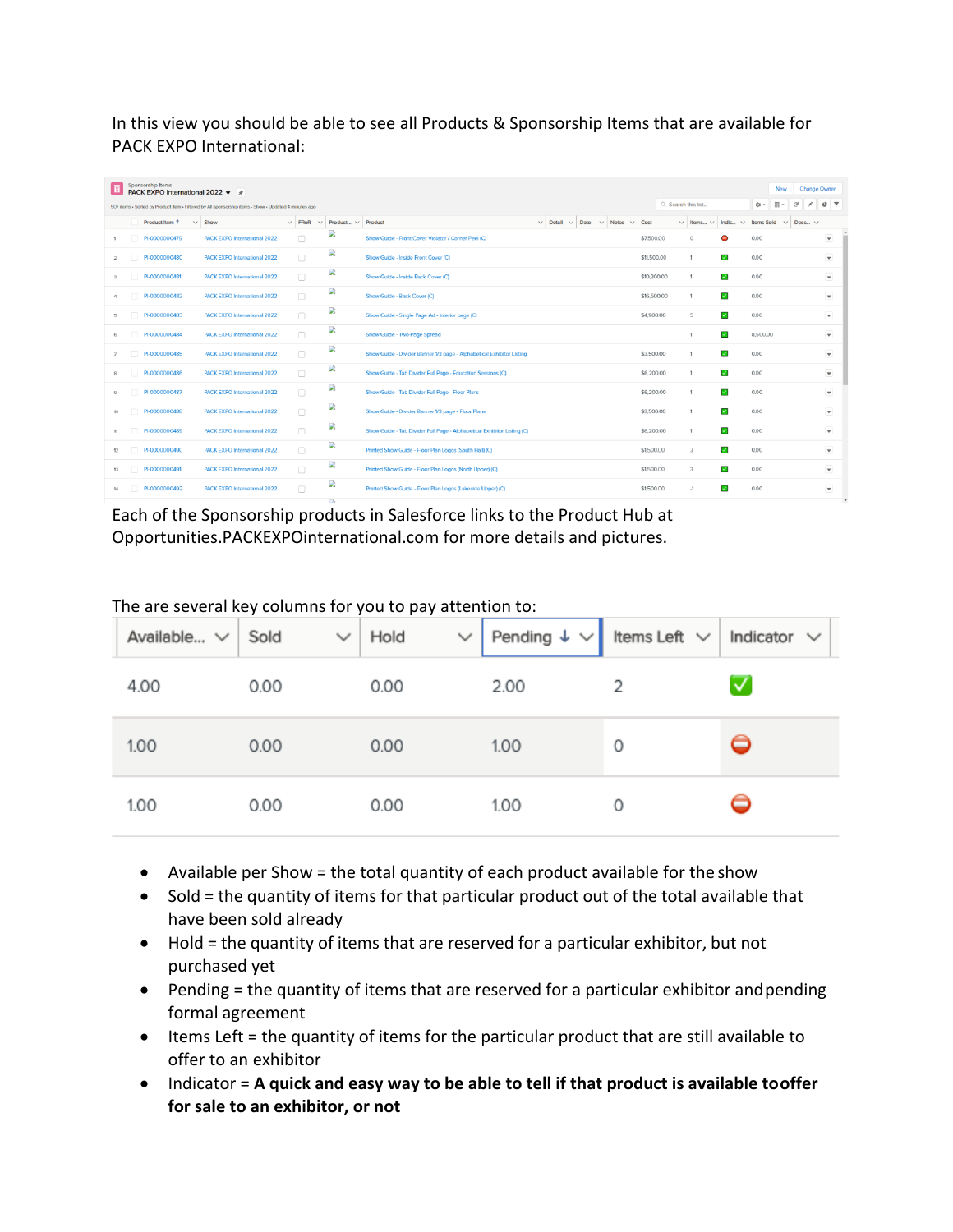- $\circ$  The indicator will have a green check mark if there is at least one of the product available for sale:  $\sqrt{ }$
- $\circ$  The indicator will have a red circle if there are no more items for that product available for sale:

*If an item has a red circle, it is NOT available for sale. Please do not offer it to an exhibitor!*

# Opportunity Path

There is a separate, dedicated opportunity path for Sponsorships that has its own flow and process that is separate from the Media and Virtual Exhibitor/Refund paths:

| New Opportunity |  |
|-----------------|--|
|                 |  |

| Select a record type |                                                                                                             |
|----------------------|-------------------------------------------------------------------------------------------------------------|
|                      | Media<br>Follow the Venator sales process                                                                   |
|                      | Default<br>Salesforce Default                                                                               |
|                      | <b>IOPP Opportunity</b><br>For opportunities for more business related to Association Services              |
|                      | Show<br>Opportunities for Show Booth Sales                                                                  |
|                      | Sponsorship<br>Opportunity to sell sponsorship Items for different show                                     |
|                      | Virtual Show/Exhibitor Refund<br>Opportunity option to reallocate funds to either a virtual or future event |

*(Note: don't create Sponsorship opportunities this way! More on that ahead…)*

The opportunity path is laid out as follows:

• **First Right of Refusal** – Generally an exhibitor is offered the first right of refusal ona Sponsorship product that they have purchased for a previous show. All sponsorship products must be offered to the prior purchaser first, before being offered to other exhibitors, thus this is the first stage in the process.

Mark Stage as Complete

- **Hold**  if an exhibitor is interested in a particular Sponsorship product, the Hold stage will "reserve" the quantity of a particular product for this exhibitor, which will keep it from being offered erroneously to other exhibitors when it is not truly available for sale.
- **Proposal**  this stage is for when a particular opportunity progresses with an exhibitorto the point where a proposal has been set to the exhibitor and we are waiting on them to sign any agreements or contracts, or to approve the order.
- **Closed**  like other opportunities, this stage has two flavors:
	- o **Closed-Won**  meaning the exhibitor signed the agreement/approved the order and we have successfully sold the Sponsorship to the exhibitor
	- o **Closed-Lost**  meaning the exhibitor decided not to purchase the Sponsorship
	- o NOTE: Any "reserved" products & quantities that were held by a particular opportunity will be released when an opportunity is marked as **Closed-Lost**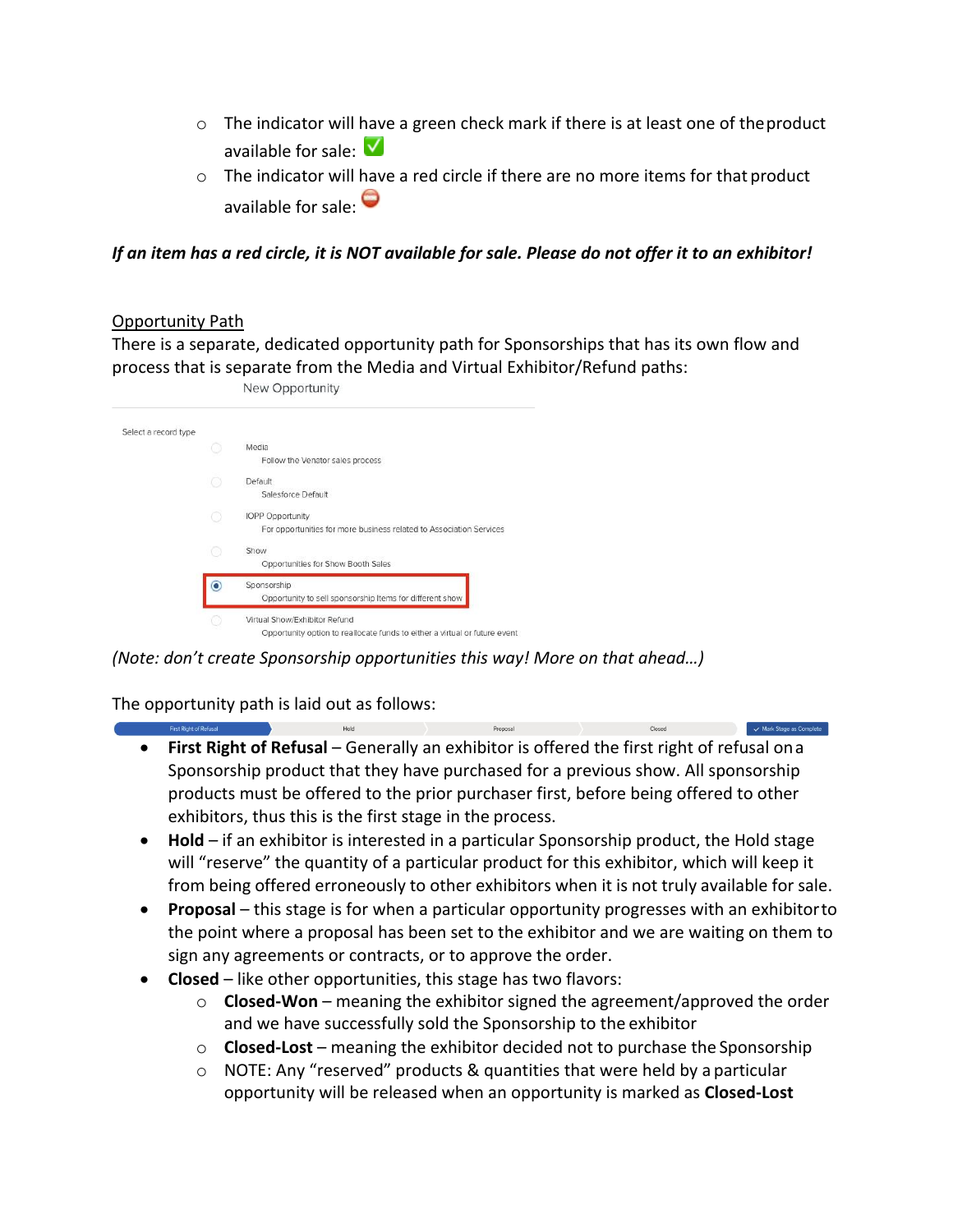### **\*If you would like to put a sponsorship item on HOLD please follow these instructions below:**

#### **Creating a Sponsorship Opportunity**

To create a new Sponsorship Opportunity, navigate to the account that is interested in purchasing the Sponsorship. In the upper-right hand corner, you will see a drop-down arrow with a list of actions. Select "New Sponsorship Opportunity":

| Account                         | Syntegon Packaging Technology, LLC |                        |                     |                                     |                                   | $+$ Follow | View Account Hierarchy | Edit     | Delete                      | E. |
|---------------------------------|------------------------------------|------------------------|---------------------|-------------------------------------|-----------------------------------|------------|------------------------|----------|-----------------------------|----|
| City, State<br>New Richmond, WI | PMMI Member?<br>$m$ cmaca<br>PMM   | Exec Rep<br>Paul Jenks | Agency Relationship | Combined Spend Current<br>\$553,179 | Combined Spend Prior<br>\$371,435 |            |                        | New Note | New Sponsorship Opportunity |    |

Pick the show name, "PACK EXPO International 2022" and the close date\*:

*\*NOTE: When you are placing an item on hold, please set the "Close Date" as no more than 10 business days in the future.*

| New Sponsorship Opportunity        |  |   |  |  |  |  |  |
|------------------------------------|--|---|--|--|--|--|--|
| Account                            |  |   |  |  |  |  |  |
| Syntegon Packaging Technology, LLC |  |   |  |  |  |  |  |
| Show Name                          |  |   |  |  |  |  |  |
| <b>PACK EXPO Connects</b>          |  | v |  |  |  |  |  |

Then select the contact related to the account that you are working with on this opportunity:

齒

#### **Contact Selection**

Sep 30, 2020

| Bill Burkart - Title: Human Resources                                           |
|---------------------------------------------------------------------------------|
| Angela Zauft - Title:                                                           |
| Michael Gensheimer - Title:                                                     |
| Steve Volkert - Title: Sales                                                    |
| Paul Jenks - Title: Director of Sales & Marketing, Confectionary and Food       |
| Craig Collett - Title: Director, HFFS Packaging Systems, Confectionary and Food |
| Kelly Meer - Title: Product Manager- Packaging, Confectionary & Food            |

# Then click Next (bottom-right corner of the window):<br>Matthew Childress - Title: Field Service Manager

- 
- Paul Garms Title: Marketing Manager
- Scott Low Title: Sales Manager

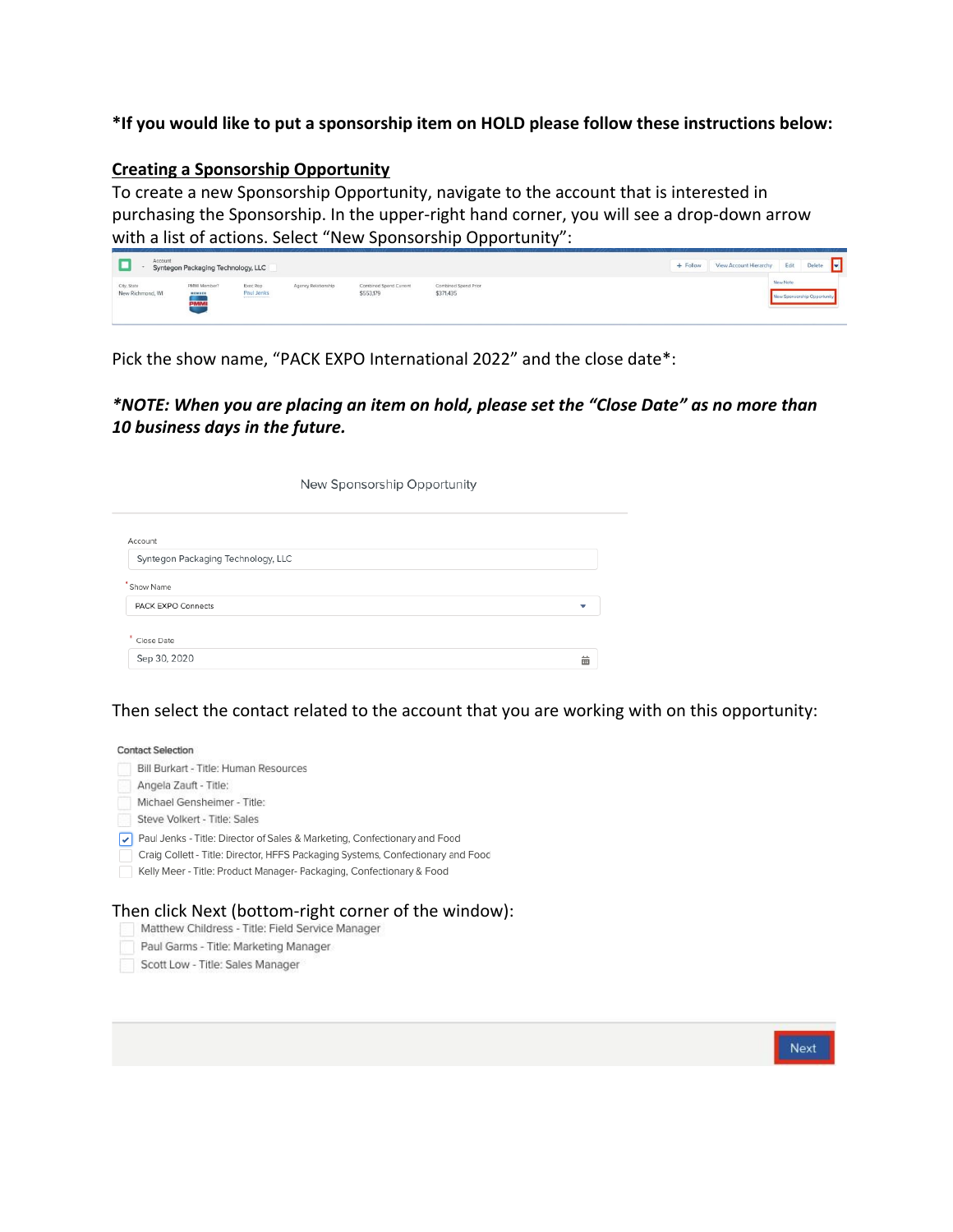Next, you select the stage you would like the opportunity to start in. This defaults to "Hold" so you can just click Next, no need to change anything:

|                       |                        |      | New Sponsorship Opportunity |                  |  |
|-----------------------|------------------------|------|-----------------------------|------------------|--|
|                       | First Right Of Refusal | Hold | Proposal                    | Closed           |  |
| Select the FRoR Items |                        |      |                             |                  |  |
|                       |                        |      |                             |                  |  |
|                       |                        |      |                             | Next<br>Previous |  |

Click next and you will be able to select from the available sponsorship items for this show that the exhibitor is interested in:

New Sponsorship Opportunity Proposal Closed Select Available Sponsorship Products "Tomorrow At" Email - Friday Edition - Available: 1 - @ Price: \$7200 - Detail: "Tomorrow At" Email - Monday Edition - Available: 1 - @ Price: \$7200 - Detail: "Tomorrow At" Email - Thursday Edition - Available: 1 - @ Price: \$7200 - Detail: "Tomorrow At" Email - Tuesday Edition - Available: 1 - @ Price: \$7200 - Detail: "Tomorrow At" Email - Wednesday Edition - Available: 1 - @ Price: \$7200 - Detail: Attendee Countdown Emails - 2 Weeks Out - Available: 1 - @ Price: \$7200 - Detail: Attendee Countdown Emails - 3 Weeks Out - Available: 1 - @ Price: \$7200 - Detail: Attendee Countdown Emails - 4 Weeks Out - Available: 1 - @ Price: \$7200 - Detail: Homepage Banner - Available: 4 - @ Price: \$5500 - Detail: Jumpstart - Monday - Available: 1 - @ Price: \$5500 - Detail: Jumpstart - Thursday - Available: 1 - @ Price: \$5500 - Detail: Jumpstart - Tuesday - Available: 6 - @ Price: \$5500 - Detail: Jumpstart - Wednesday - Available: 1 - @ Price: \$3500 - Detail: Online Directory Search Banner - Available: 4 - @ Price: \$10000 - Detail: Pub Trivia Sponsor - Emerging Leaders - Available: 1 - @ Price: \$5000 - Detail: Registration Website & Confirmation Logo - Available: 3 - @ Price: \$3750 - Detail: Steps Challenge Sponsor - Available: 1 - @ Price: \$5000 - Detail: Trend Chat Sponsor - Available: 4 - @ Price: \$2500 - Detail: Next Previous

Note: You may select multiple items, but only available items will be shown on this list

Click Next and you will be taken to the newly created Opportunity record: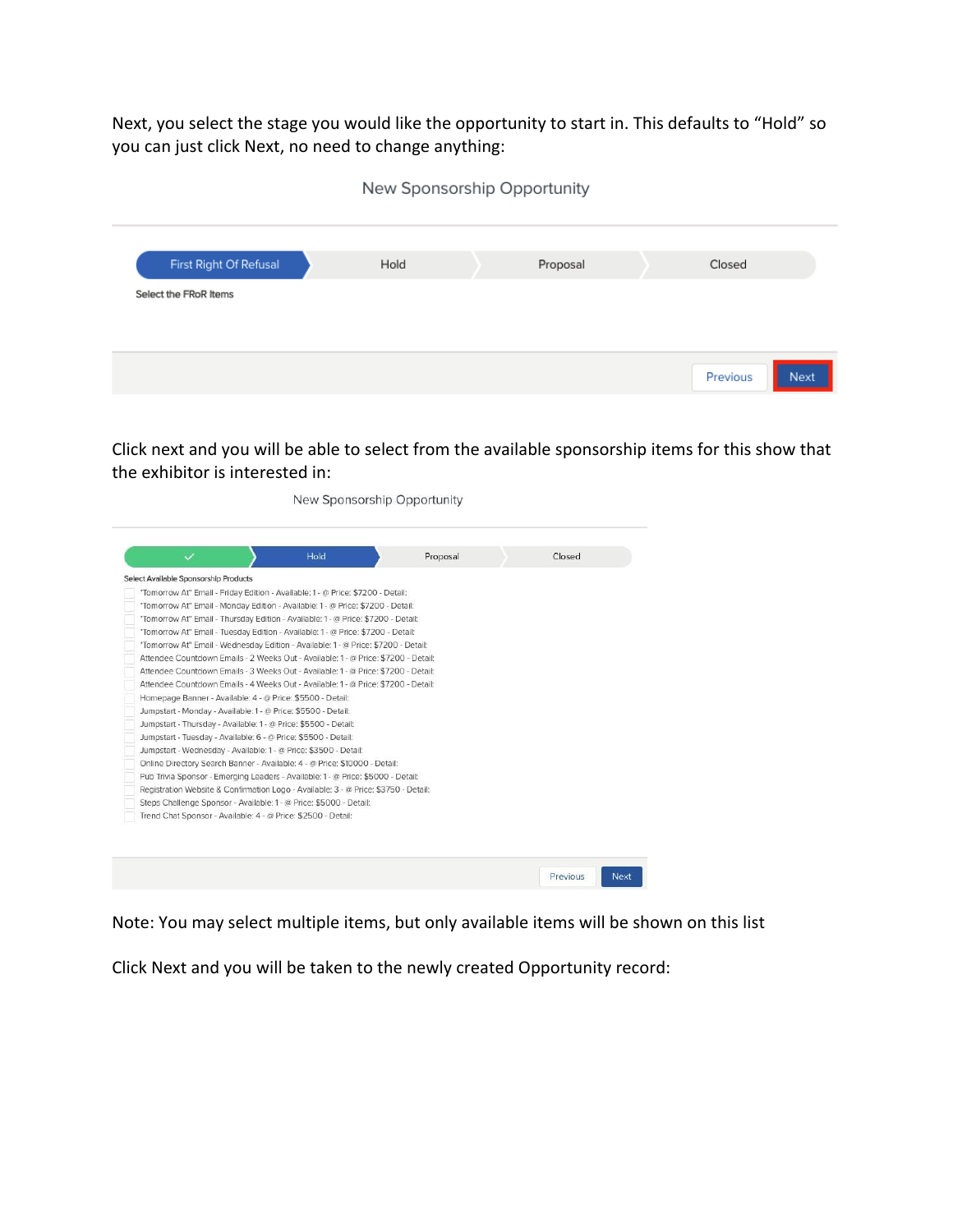| Opportunity<br>ú.                                                                                           | PACK EXPO Connects - Syntegon Packaging Technology, LLC -- 2020-08-04 |                          |                                                                        |                                |                                   |                                                                 |              |                     |              |                     |              |                          |                                      |
|-------------------------------------------------------------------------------------------------------------|-----------------------------------------------------------------------|--------------------------|------------------------------------------------------------------------|--------------------------------|-----------------------------------|-----------------------------------------------------------------|--------------|---------------------|--------------|---------------------|--------------|--------------------------|--------------------------------------|
| Account Name<br>Syntegon Packaging Technology, LLC                                                          |                                                                       |                          | Close Date<br>9/30/2020                                                | Amount                         | Opportunity Owner<br>Andy Lomasky |                                                                 |              |                     |              |                     |              |                          |                                      |
|                                                                                                             |                                                                       | First Right of Refusal   |                                                                        |                                |                                   | Hold                                                            |              |                     |              |                     | Proposal     |                          |                                      |
| Details                                                                                                     | Related                                                               |                          |                                                                        |                                |                                   |                                                                 |              |                     |              |                     |              |                          |                                      |
| Account Name<br>Syntegon Packaging Technology, LLC<br>Show<br><b>PACK EXPO Connects</b><br>Opportunity Name |                                                                       |                          | PACK EXPO Connects -- Syntegon Packaging Technology, LLC -- 2020-08-04 |                                |                                   | Probability (%)<br>75%<br>Sponsorship Items Total<br>\$7,200.00 |              |                     |              |                     |              |                          |                                      |
| Stage<br>Hold<br>Close Date<br>9/30/2020                                                                    |                                                                       |                          |                                                                        |                                |                                   |                                                                 |              |                     |              |                     |              |                          |                                      |
| $\vee$ Additional Information<br>Next Step<br>Description                                                   |                                                                       |                          |                                                                        |                                |                                   |                                                                 |              |                     |              |                     |              |                          |                                      |
| Sponsorship Transactions (1)<br>同<br>1 item · Updated a minute ago                                          |                                                                       |                          |                                                                        |                                |                                   |                                                                 |              |                     |              |                     |              |                          | <b>New</b>                           |
| Sponsorship<br>SI-000134<br>1                                                                               | $\checkmark$                                                          | Sponsorship Product Name | Attendee Countdown Emails - 1 Week Out                                 | $\checkmark$<br>Amount<br>1.00 |                                   | Cost<br>$\checkmark$<br>\$7,200.00                              | $\checkmark$ | Price<br>\$7,200.00 | $\checkmark$ | Total<br>\$7,200.00 | $\checkmark$ | <b>Status</b><br>Pending | $\checkmark$<br>$\blacktriangledown$ |
|                                                                                                             |                                                                       |                          |                                                                        |                                |                                   | <b>View All</b>                                                 |              |                     |              |                     |              |                          |                                      |

Notice that the opportunity record has been created with the correct Sponsorship Items Total for the products selected. Also notice that the product has a status of "Pending", indicating that the quantity has been reserved specifically for this exhibitor and will not be shown as available to other exhibitors.

If you need to change the quantity, that is fine, just select the down arrow next to the Sponsorship Item and click Edit:

| E | Sponsorship Transactions (1)       |              |                                          |                        |                      |                       |            |              | $\mathbf{v}$  |               | <b>New</b>               |
|---|------------------------------------|--------------|------------------------------------------|------------------------|----------------------|-----------------------|------------|--------------|---------------|---------------|--------------------------|
|   | 1 item · Updated 10 minutes ago    |              |                                          |                        |                      |                       |            |              |               |               |                          |
|   | Sponsorship                        | $\checkmark$ | Sponsorship Product Name<br>$\checkmark$ | $\checkmark$<br>Amount | Cost<br>$\checkmark$ | Price<br>$\checkmark$ | Total      | $\checkmark$ | <b>Status</b> | $\checkmark$  |                          |
|   | SI-000135                          |              | Attendee Countdown Emails - 1 Week Out   | 1.00                   | \$7,200.00           | \$7,200.00            | \$7,200.00 |              | Pending       |               | $\overline{\phantom{a}}$ |
|   |                                    |              |                                          | <b>View All</b>        |                      |                       |            |              |               |               |                          |
|   | Sponsorship Transactions (1)       |              |                                          |                        |                      |                       |            |              | $\;$          |               | <b>New</b>               |
|   | 1 item · Updated a few seconds ago |              |                                          |                        |                      |                       |            |              |               |               |                          |
|   | Sponsorship                        | $\checkmark$ | Sponsorship Product Name<br>$\checkmark$ | $\checkmark$<br>Amount | Cost<br>$\checkmark$ | Price<br>$\checkmark$ | Total      | $\checkmark$ | Status        | $\checkmark$  |                          |
|   | SI-000135                          |              | Attendee Countdown Emails - 1 Week Out   | 1.00                   | \$7,200.00           | \$7,200.00            | \$7,200.00 |              | Sold          | Edit          |                          |
|   |                                    |              |                                          | <b>View All</b>        |                      |                       |            |              |               | <b>Delete</b> |                          |

Then change the "Amount" field to the quantity desired: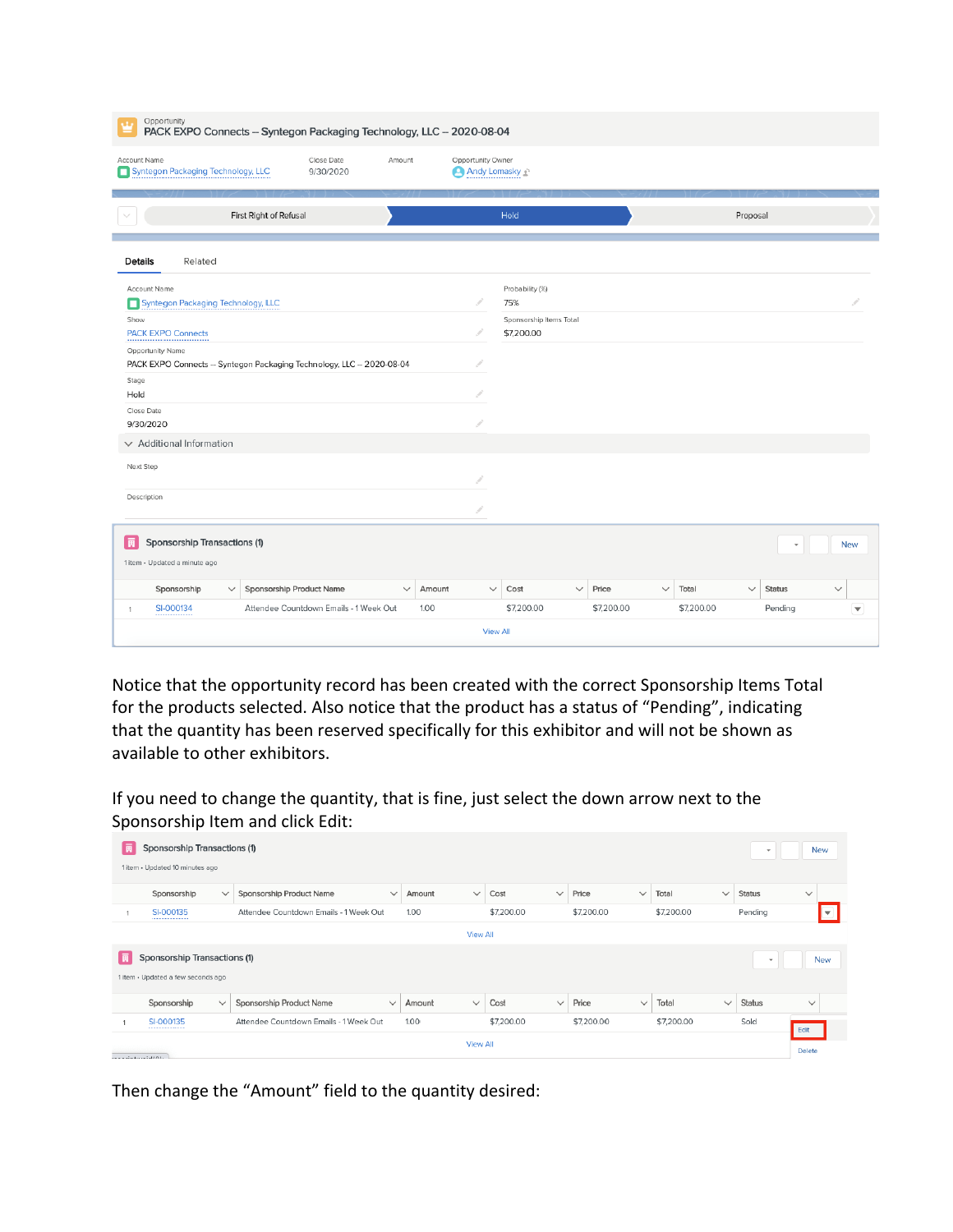| Sponsorship                                                        |                                                                         |
|--------------------------------------------------------------------|-------------------------------------------------------------------------|
| SI-000135                                                          |                                                                         |
| Sponsorship Product Name                                           | Account                                                                 |
| Attendee Countdown Emails - 1 Week Out                             | Syntegon Packaging Technology, LLC<br>$\times$                          |
| Sponsorship Product                                                | Opportunity                                                             |
| PI-0000000313<br>$\times$                                          | PACK EXPO Connects - Syntegon Packaging<br>Technology, LLC - 2020-08-04 |
| Available                                                          | Show                                                                    |
| 1.00                                                               | <b>PACK EXPO Connects</b><br>×<br><b>SHEET</b>                          |
| Amount                                                             |                                                                         |
| 1.00                                                               |                                                                         |
| Cost                                                               | Status                                                                  |
| \$7,200.00                                                         | Pending<br>v                                                            |
| Total                                                              |                                                                         |
| \$7,200.00                                                         |                                                                         |
| Price                                                              |                                                                         |
| \$7,200.00                                                         |                                                                         |
| Flow Sponsorship Product Summary                                   |                                                                         |
| 1 of Attendee Countdown Emails - 1 Week Out - Total<br>Price: 7200 |                                                                         |

# **Do NOT manipulate the Price of the product, especially without consent from Allison and Wendy!**

From this point in the process, you should discuss the opportunity with the exhibitor and provide a proposal once you've solidified their interest. Once a proposal is in the hands of the exhibitor and pending their approval, you can advance the stage to **Proposal**:

First Right of Refusal Hold  $\mathbf{v}$  $\overline{\phantom{a}}$  Closed  $\overline{\phantom{a}}$  Mark Stage as Complete